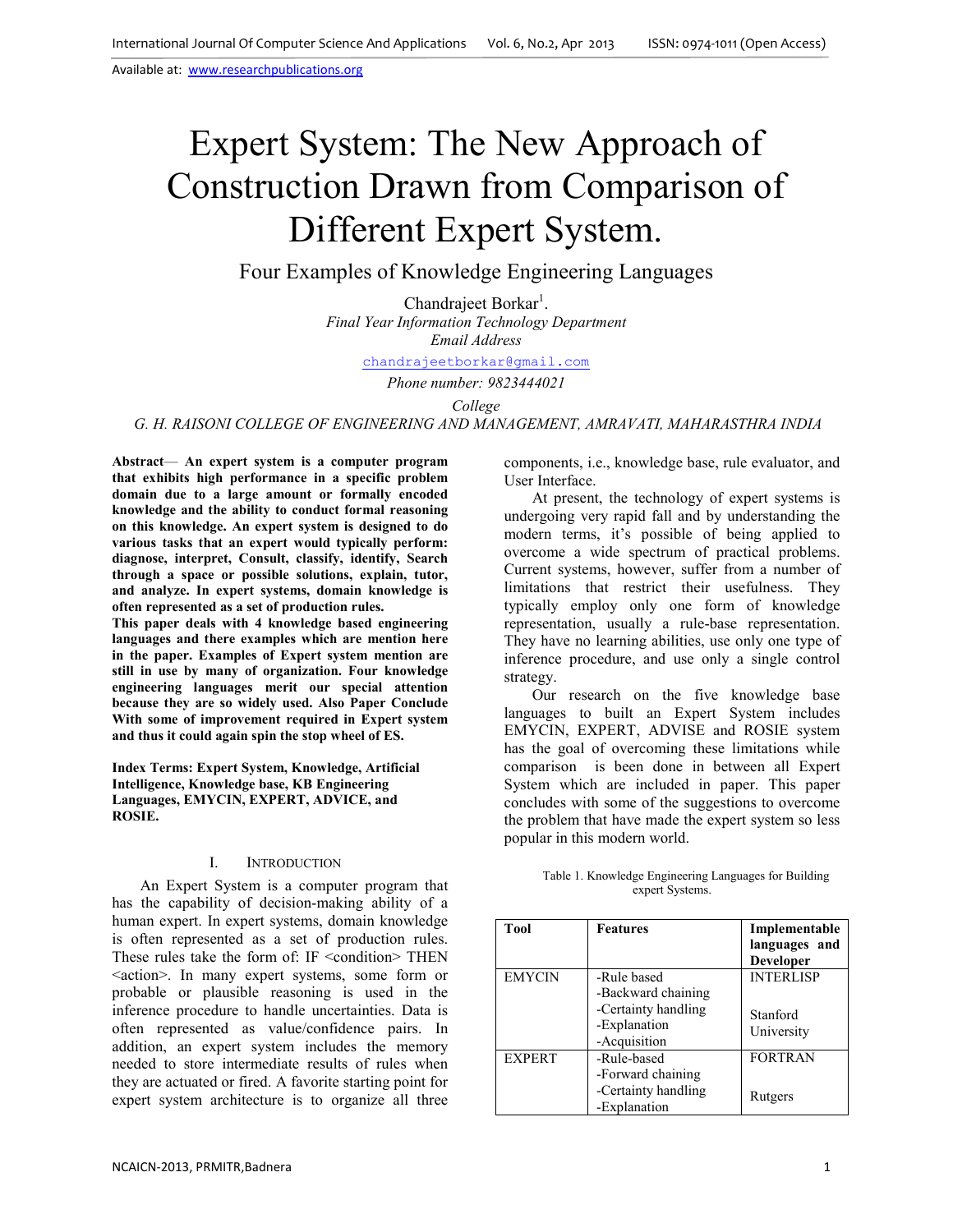|               | -Acquisition<br>-Consistency checking                                           | University                                  |
|---------------|---------------------------------------------------------------------------------|---------------------------------------------|
| <b>ADVICE</b> | -Rule-based<br>-Mixed chaining                                                  | <b>PASCAL</b>                               |
|               | -Certainty<br>-Control Strategies<br>-Control Information                       | University<br>of<br><b>Illinois</b>         |
| <b>ROSIE</b>  | -Rule-based<br>-Forward chaining<br>-Procedure-oriented<br>-English-like syntax | <b>INTERLISP</b><br>The Rand<br>Corporation |

Here is the detail description which shows all the comparison between all the tools used and the different expert system which a small rules which are and are still used. Please make a note this are much classified rules and are bared with user they don't bear any relation with paper presentation.

## II. EMYCIN

EMYCIN uses rule-based knowledge representation scheme with a rigid backward chaining control mechanism that limits its application to diagnosis and classification-type problems. However, the system provides sophisticated explanation and acquisition facilities that clearly speed expert system development.

An EMYCIN rules has the form IF antecedent THEN consequent, where the antecedent is a collection of true/false expression and the consequent is a conclusion that follows the antecedent. A context tree organized EMYCIN objects in a simple hierarchy and provides some of the inheritance characteristics of a frame system. EMYCIN associates a certainty values ranging from -1(false) to  $+1$ (true) with every expression in the antecedent. The IF portion of the rule is considered to be true if its certainty is greater than some threshold and false if below some other threshold. EMYCIN uses special evidence-combining formulas to decide how to combine the certainties in the antecedent and update the certainty of the consequent.

An EMYCIN rule from SACON expert system. English Translated Rule from EMYCIN:

If :

1) The material composing the substructure is one of: the metals, and

2) The analysis error (in percent) that is tolerable is between 5 and 30, and

3) The non-dimensional stress of the substructure is greater than 0.9, and

4) The number of cycles the loading is to be applied is between 1000 and 10000

Then

It is definite (1.0) that fatigue is one of the stress behavior phenomena in the substructure.

Actual EMYCIN rule: PREMISE: (\$AND (SAME CNTXT MATERIAL (LISTOFMETALS)) (BETWEEN\* CNTXT ERROR 5 30) (GREATERP\* CNTXT NO-STRESS 0.9) (BETWEEN\* CNTXT CYCLE 1000 100000)) ACTION: (CONCLUDE CNTXT SS-STRESS FATIGUE TALLY 1.0)

 The above Shown is a rule from SACON, a consultation system that provides advice to a structural engineer regarding the use of a structural analysis program called MARC. MARC uses mathematical analysis techniques to simulate the mechanical behaviors of objects.

## III. EXPERT

EXPERT uses a rule-based knowledge representation scheme and had a limited forward chaining control mechanism that makes it suitable for diagnosis and classification-type problem. EXPERT has built-in explanation, knowledge acquisition, and consistency checking module works by storing a data base of representative cases with known conclusion and using it to test the expert system after the knowledge engineer adds rules. If a case doesn't produce correct conclusion, EXPERT displays the reasoning for that case so that the knowledge engineer can understand how the new rules led to the unexpected results.

EXPERT was designed to handle consultation problem in medicine, it structures knowledge to facilitate medical interpretation. Rules in EXPERT distinguish between finding and hypotheses. Findings are observations like a patient's age or blood pressure, while hypotheses are conclusion inferred from finding or other hypotheses. In EXPERT, finding have a form f (finding-name, certaintyinterval), while hypotheses have the form h (hypothesis-name, certainty-interval). The truth value is t if the finding is true and f is false. The certainty interval represents the confidence the expert has in the hypothesis, e.g. h (matrl,0.2:1) means conclude hypothesis material with the confidence of 0.2 to 1. Confidence values range from -1(complete denial) to 1(complete confirmation).

An EXPERT rule from the AI/RHEUM expert system

EXPERT Rule:

\*\*hypotheses

CNC the patient has a central nervous system disease \*\*finding

| SEIZ  | seizures occur   |
|-------|------------------|
| PHYCH | psychosis exists |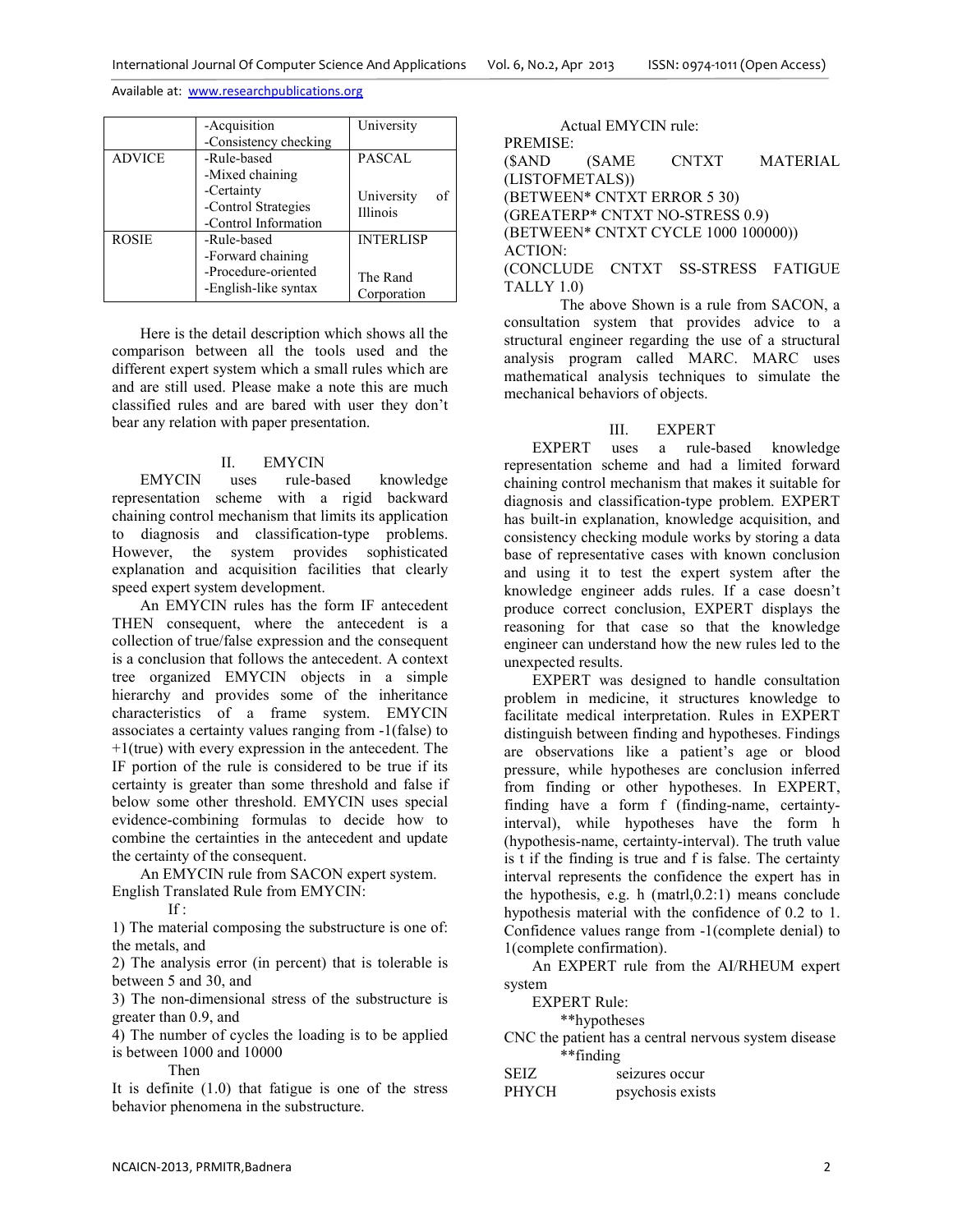#### OBSYN organic brain syndrome is present COMA coma exists

English translation of the EXPERT rule \*\*rule

IF:

One of the following is true:

Seizures, psychosis, organic brain syndrome, or coma THEN:

Conclude serious central nervous system disease At a confidence level of 1.0.

#### Actual EXPERT RULE

 $[1:$  f(seiz,t), f(psych,t), f(obsyn,t), f(coma,t) ->  $h(\text{cnc},1.0)$ ].

#### IV. ADVICE

ADVICE is general-purpose, System-building aid consisting of an integrated set of development tools. the tools include support for multiple forms of knowledge representation(rules, semantic net and relational data base), support for several certainty propagation scheme(probabilistic, approximate ,min/max logic and weighting evidence), support various control strategies(utility optimization, probabilistic network traversal, and forward and backward rule chaining), and the incorporation of inductive learning programs(GEM and CLUSTER) for inductively deriving decision rules and control information from examples. In explanation made, ADVICE paraphrases decision rules, allow simple interrogation of knowledge base, and display its reasoning steps. ADVICE is implemented in PASCAL and operates under UNIX operating system. ADVICE was developed by University of Illinois. ADVISE on user and developer flexibility and convenience. There is the design goal of getting ADVISE out to the public. This is a major reason why Pascal was chosen as the implementation language. Good versions of Pascal are available on many microcomputer systems. There are two methods to support microcomputers. One method is hand tailoring ADVISE to the microcomputer environment. The other more attractive option is automatic tailoring. A tool for ADVISE to do automatic tailoring is being developed.

ADVISE Architecture in short: The four major components or the ADVISE system are: (1) Control Block and User (2) Interface Knowledge Base (3) Query Block (4) Knowledge Acquisition Block

Rule base: The rule base contains rules in the basic form: CONDITION :: > CONCLUSION:  $\alpha, \beta$ Where

CONDITION is a formal expression in GVL l variable-valued logic which involves elementary conditional statements (called selectors), linked by various logic operators (including quantifiers).

CONCLUSION defines the decision or action which is to be taken when the CONDITION is satisfied by a given situation.

 $\alpha$  is the strength or evidence which supports CONCLUSION when the CONDITION is completely satisfied  $(0 \le \alpha \le 1)$ .

 $β$  is the strength of evidence which supports the negation of CONCLUSION when the CONDITION is not satisfied (0≤β≤1).

An ADVICE rule from PLANT/CD expert system.

Below is the English form of an example rule from PLANT/CD:

## RULE12

[This rule is tried in order to find out about Black Cutworm development]

IF:

1) The degree-day table is known,

2) The observation date < planting date, and

3) The egg population in the field is known. Then:

Simulate BCW development and assign the results to the variable BCWD and display results of the simulation.

Actual PLANT/CD rule: This rule is formulated in PLANT/CD as: RULE12

[DD = KNOWN]OBDATE <  $PLANTDATE$  [FEGGS = KNOWN]  $\rightarrow$ 

[BCWD = TRAP (15, OBDATE, PLANTDATE, FEGGS, DD)]TRAP (9, OBDATE)

! SIMULATE BCW DEVELOPMENT AND DISPLAY RESULTS.

Where DD denotes degree-day table, OBDATE denotes observation date, PLANTDATE denotes planting date, FEGGS denotes the egg population in the field, BCWD denotes the results of BCW development,

TRAP(15,OBDATE,PLANTDATE,FEGGS,DD) is a function to simulate BCW Development and is used to assign a value to BCWD, TRAP(9,OBDATE) is a function that displays the results of BCW development and is treated as a predicate by the ADVISE RULE PARSER, and 15 and 9 indicate what TRAP functions to call.

## V. ROSIE

This general-purpose knowledge engineering language combines a rule-based representation scheme with a procedure-oriented language design. Thus ROSIE programs are typically nested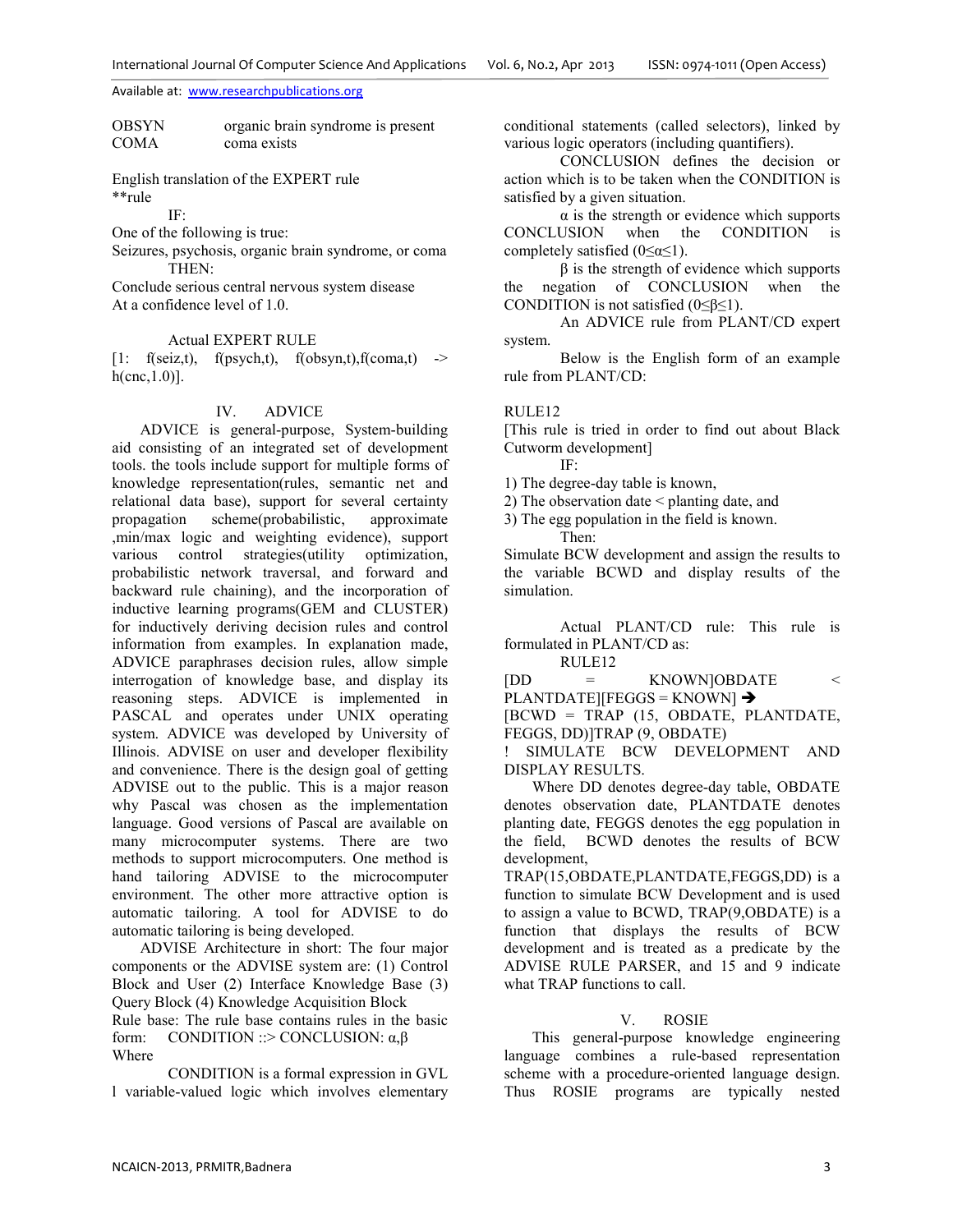procedures and functions, each defined as a set of rules. ROSIE has a English liked syntax that makes its code quite readable, powerful pattern matching routines for matching the rules premises against the data, and control over remote jobs via interface to the local operating system. ROSIE's supports local operating system. ROSIE's supports environment include editing and debugging tools but no built-in expression or acquisition facilities.

ROSIE has been used to build expert systems in variety of problem domain, including law, crisis management and the military.

Programs take the form of rule sets, each defined to be a procedure, a generator, or a predicate. A procedure is like a subroutine: performs some task and then returns control to the portion of the program that called it. A generator is like a function: it returns a value or set of values. For example, a generator for determining medical costs would return a specific dollar amount when given the name of an injured party. A predicate is a function that always returns either true or false. For example, LDS has a predicate that decide whether or not the product is defective.

The example given below is an actual ROSIE rule from LDS, an expert system for analyzing product liability cases. The system uses the facts of the case, together with rules based on formal legal principle and attorney's informal procedures and strategies, to calculate defendant liability, case worth, and an equitable settlement amount.

The two ROSIE rules in below represent executable code, not English translation of the code. ROSIE's expressiveness and readability expert system development, especially in the domains where the rules are naturally complex and detailed. Two ROSIE rules from LDS expert system

Actual ROSIE rule

If

There is a test for product inspection and That test is recognized by the experts as good and sound and

That is used for possible discovery of defects and The defendant did perform that test

Assert

The product was defective for failure to test and inspect.

Actual ROSIE rule

## If

The product was dangerous to a substantial number of people and

The plaintiff was injured by the product and The product is represented by the defendant and (The defendant did not warn of the danger or The warning was not complete or

The warning was insufficient) and

The normal use of the product was both intended and foreseeable.

Assert

The product was defective for failure to warm.

- VI. Authors Point of View for Construction of ES Today, In world the wheel of expert system is been slowed to a great extend because of the limitation those occurs while working with Expert System. Main Limitation can be enlisted which could draw main attention while working with an Expert System, are Slow Execution, Support facilities, execution related to environment, problem domain and structure the shortcuts of Expert in Knowledge based, including the Extraction of that knowledge for the Bases in ES and List is no finish on this problems only. Hence while studying and considering the above paper, Knowledge Engineer or constructors of Expert System could come to a conclusion which should be consider while implementation of know and construction of ES. Because of below points mention Expert System could be enhance and knowledge engineer could limit some of the limitation offer while construction and after construction either. Here Author, Suggest some of consideration while Building an Expert system or Knowledge base. Those points are enlisted below:
	- To increases the speed of execution, the Inference engine should be kept behind the construction (i.e. at the end part of output) or should be excluded. More efficient use of concept such as state switching algorithm or Data Structure more efficient should be use. Those, Data Structure could be Tress, Graphs, Link List or pattern matching or recognition.
	- As its said, algorithm are ultimate solution of the structured data but processing on the Unstructurized Data could be possible by using Expert System. This should also be consider that expert system output is always and data which could be process future more. This Expert System output is a conclusion which just used to observe and take decision. This conclusion could be feed to automation, which is in need of future more commands. This Automation may be waiting for human conclusion for proper operation and if expert system replace's human, Hence Automation could gain Conclusion more precise in nature from Expert System. The conclusion of Expert System could handle process and give commands depending upon its output. Hence achieving more Automation.
	- It's observed from studying of various papers that various knowledge bases are implemented in